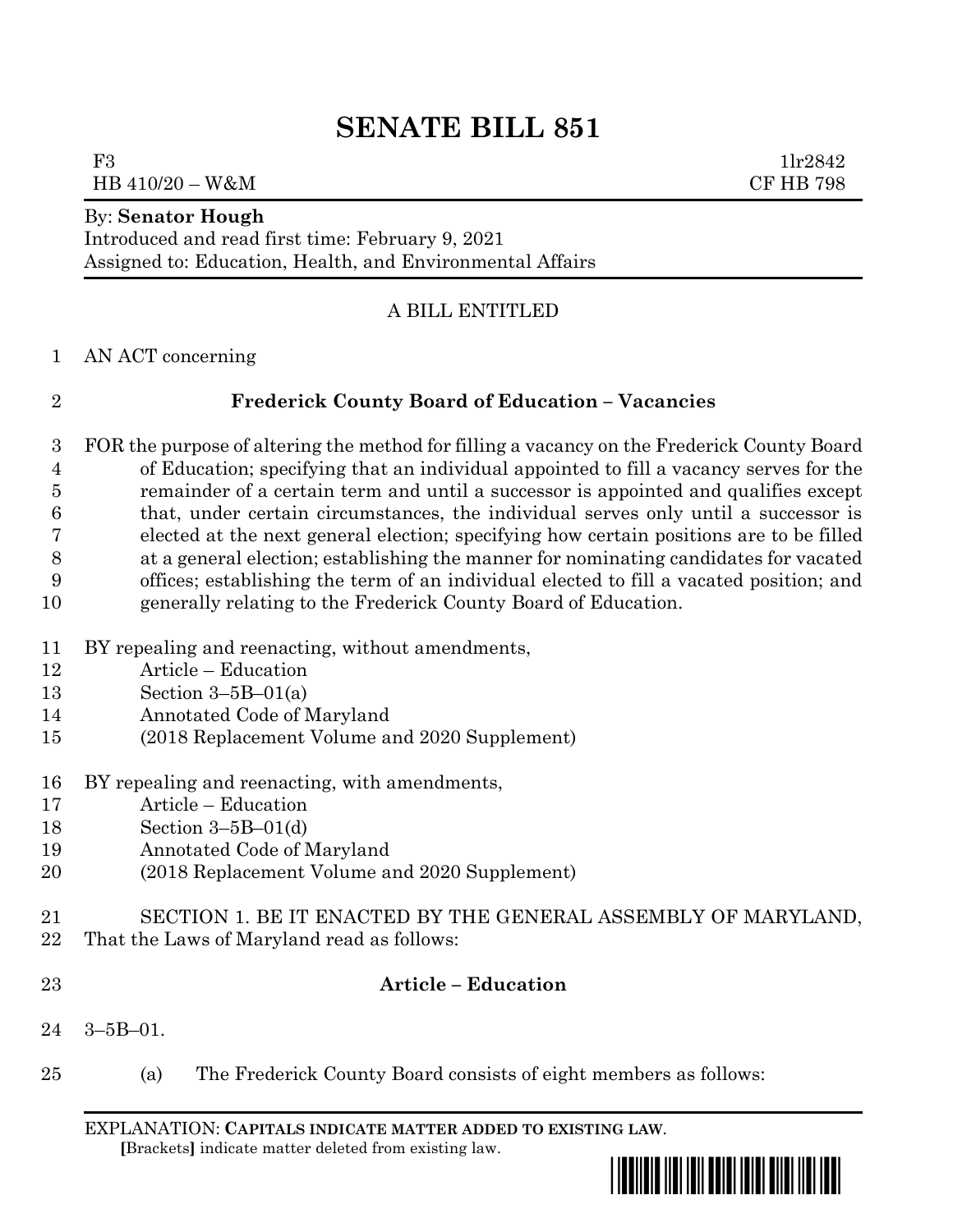#### **SENATE BILL 851**

(1) Seven members elected from the county at large; and

(2) One nonvoting student member.

 (d) (1) The terms of voting members are staggered as provided in subsection (c) of this section.

 **[**(2) Subject to confirmation of the County Council, the County Executive shall appoint a qualified individual to fill a vacancy on the county board for the remainder of the term and until a successor is elected and qualifies.**]**

 **(2) EXCEPT AS PROVIDED IN PARAGRAPHS (3) AND (4) OF THIS SUBSECTION AND SUBJECT TO CONFIRMATION OF THE COUNTY COUNCIL, THE COUNTY EXECUTIVE SHALL APPOINT A QUALIFIED INDIVIDUAL TO FILL ANY VACANCY ON THE COUNTY BOARD FOR THE REMAINDER OF THAT TERM AND UNTIL A SUCCESSOR IS APPOINTED AND QUALIFIES.**

 **(3) IF A VACANCY FOR AN ELECTED MEMBER OCCURS MORE THAN 30 DAYS BEFORE THE CANDIDATE REGISTRATION DEADLINE FOR THE NEXT PRIMARY ELECTION FOLLOWING THE VACATING MEMBER'S ELECTION, THE INDIVIDUAL APPOINTED UNDER PARAGRAPH (2) OF THIS SUBSECTION SHALL SERVE ONLY UNTIL A SUCCESSOR IS ELECTED AND QUALIFIES AT THE NEXT GENERAL ELECTION.**

 **(4) AT A GENERAL ELECTION, VACANCIES SHALL BE FILLED AS FOLLOWS:**

 **(I) THE CANDIDATES WITH THE HIGHEST VOTE TOTALS SHALL FIRST FILL ANY VACANT POSITIONS FOR A FULL TERM OF 4 YEARS; AND**

 **(II) AFTER ALL VACANT POSITIONS FOR A FULL TERM OF 4 YEARS ARE FILLED, THE CANDIDATE WITH THE NEXT HIGHEST VOTE TOTAL SHALL FILL THE POSITION FOR WHICH A SUCCESSOR WAS APPOINTED UNDER PARAGRAPH (2) OF THIS SUBSECTION AND SERVE THE REMAINDER OF THAT TERM.**

 **(5) CANDIDATES FOR A VACATED OFFICE MAY BE NOMINATED AT A PRIMARY ELECTION IN THE SAME MANNER AS ANY OTHER POSITION ON THE COUNTY BOARD.**

 **(6) A CANDIDATE ELECTED TO FILL A VACATED POSITION SHALL TAKE OFFICE ON THE FIRST MONDAY IN DECEMBER AFTER THE ELECTION AND SHALL CONTINUE TO SERVE FOR THE REMAINDER OF THE VACATED TERM AND UNTIL A SUCCESSOR IS ELECTED AND QUALIFIES.**